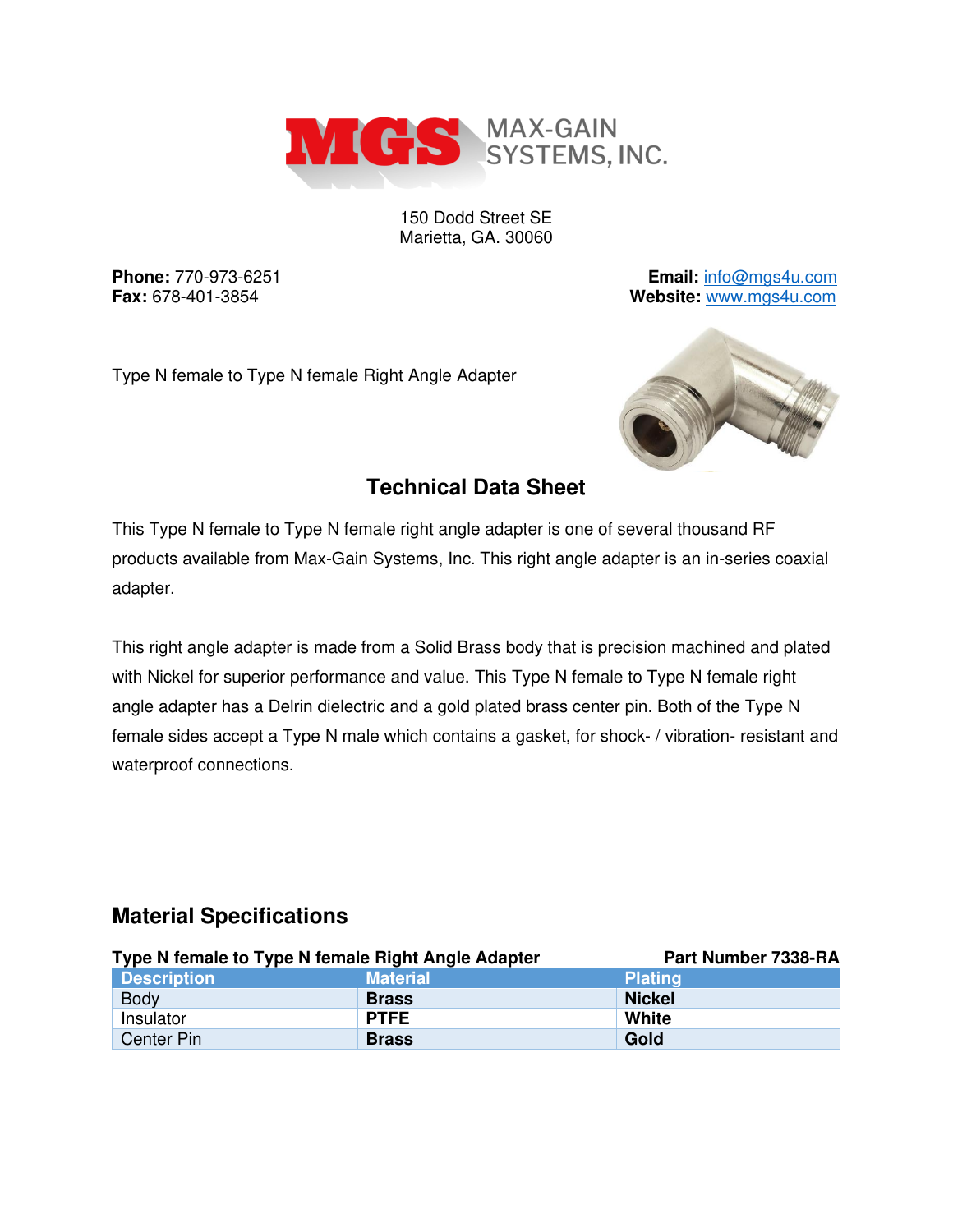# **Mechanical Specifications**

| <b>Size</b> | <b>Dimension</b>          |
|-------------|---------------------------|
| Length      | 1.26 in $(32 \text{ mm})$ |
| Width       | 1.26 in $(32 \text{ mm})$ |
| Height      | $0.61$ in $(15.5$ mm)     |
| Weight      | 1.4 oz $(40 g)$           |

### **Environmental Specifications**

| Temperature            | <b>Spec</b>           |
|------------------------|-----------------------|
| <b>Operating Range</b> | $-65$ to $+165$ deg C |

## **Compliance Certifications** (see product page for current documentation)

**Availability** Click the following link (or enter part number in the "SEARCH" bar at the top of any page of the website) to obtain additional part information including price, inventory and certifications:<https://mgs4u.com/product/n-female-to-n-female-right-angle-adapter-7338-ra/>